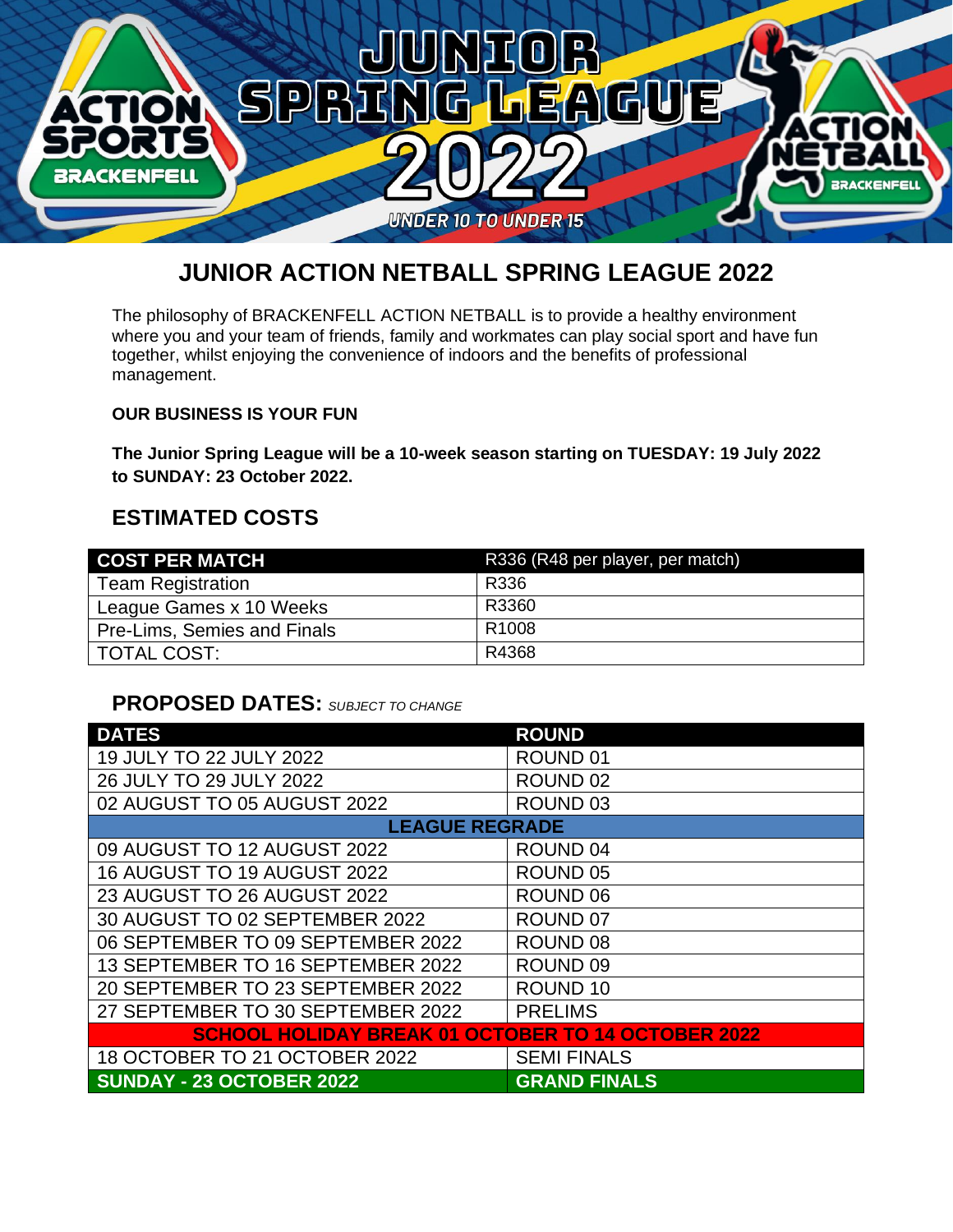

**DAYS YOUR TEAM WILL PLAY** *(subject to change)*

Due to large numbers of teams playing at BRACKENFELL ACTION NETBALL fixtures are going to be prepared via computer software and a then manually shifted each week.

Junior games take place on

- Tuesdays (u10 to u12)
- Wednesdays (u12 to u13)
- Fridays (u13 to u15)

Depending in the number of teams entering the season this can be adapted.

Teams need to be available on all fixtured days. Junior times are 16:00, 16:40 and 17:20 with the expectation of Fridays when 18:00, 18:35 and 19:10 can be used.

A WhatsApp Broadcast is sent out on Friday's with the fixtures for the next weeks games.

Please confirm your teams' fixture via WhatsApp on **071 481 9911** for that week by the next Monday. Teams loose two log points if their games are not confirmed by the MONDAY afternoon at 17:00.

**If your team have any requests for a certain week, please let us know by the Wednesday BEFORE we send out the fixtures, otherwise you will HAVE to play where you are scheduled.** 

**Once the fixtures are sent out no changes can be made. Teams who cannot make their fixtures will forfeit their points for that match.**

| <b>LEAGUE NAME:</b>              | <b>AGE GROUP</b> | <b>PLAYERS BORN IN</b>          |
|----------------------------------|------------------|---------------------------------|
| <b>DAISY</b>                     | <b>Under 10</b>  | Born in 2012 and younger        |
| <b>LILY &amp; CHERRY BLOSSOM</b> | <b>Under 11</b>  | Born in 2011 and younger        |
| <b>SUNFLOWER &amp; DAFFODIL</b>  | <b>Under 12</b>  | Born in 2010 and younger        |
| <b>TULIP &amp; BUTTERCUP</b>     | <b>Under 13</b>  | Born in 2009 and younger        |
| <b>MARIGOLD &amp; DANDELION</b>  | Under 14         | Born in 2008 and younger        |
| <b>ROSES</b>                     | <b>Under 15</b>  | <b>Born in 2007 and younger</b> |

#### **TEAM LEAGUES ARE DIVIDED AS FOLLOW: (under10 to under15)**

All players need to be in the right age groups no team can use older players in the league. When an older player is used in a match it will result in immediate disqualification for the game and forfeit point will be awarded to the other team.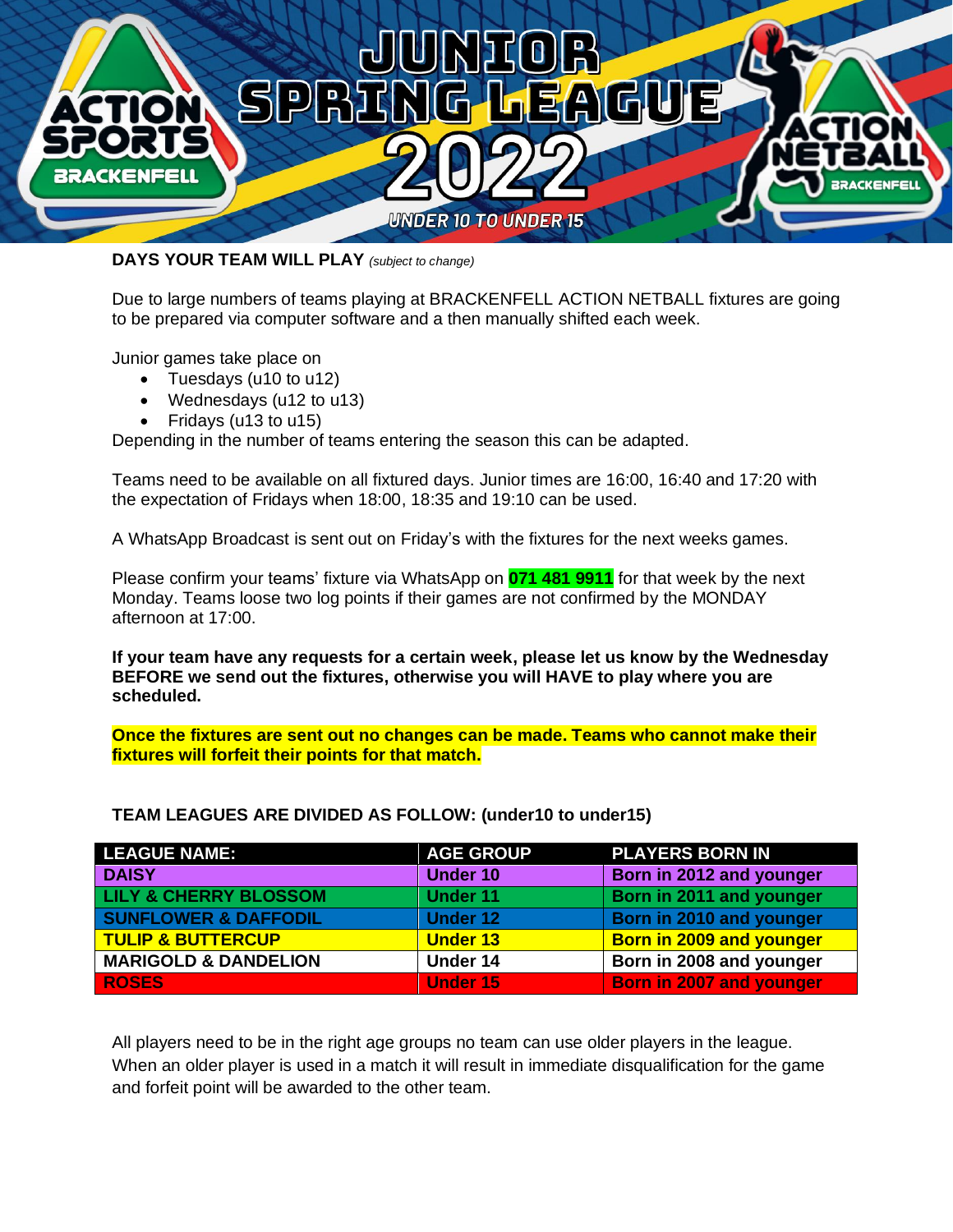

All team organizers/coaches need to be able to supply proof of age (birth certificates or ID's for all players in their team)

Players are not allowed to play for more than one team in the same league. Teams are encouraged to have ample substitute players as team clashes are not taken into consideration for JUNIOR teams.

#### **BEFORE EACH GAME**

- Register your team's arrival by getting your team to sign your team card at the kiosk. This should be done at least 10 minutes prior to your playing time.
- Check the game board next to the kiosk as to which court your team will be playing on.
- It is the Captain's/Coach's responsibility to collect your player's fees and make your full team fee payment of R336.00 per game at the kiosk prior to your game starting time.
- The kiosk will then hand you a payment token which must be handed to the umpires before the game may start.
- Teams awaiting a sponsor's payment will be refunded any money paid when we receive the payment.
- ALWAYS keep a copy of your receipt. This is to avoid any confusion should there be a query regarding payment.
- Teams need to supply their own practice balls for warm-ups.
- Once again it is the captain's/coach's responsibility to ensure that all fees are paid and written on the duty report before they leave the arena at night.

#### **POINTS SYSTEM**

Points are allocated as follows:

- 10 points for paying registration fee of R336.00 per team before the third round of matches & league regrades.
- 0.5 point per 5 goals scored
- 4 points for a win
- 2 points for a draw
- 2 points for all team members signing the registration card correctly. *(If at any time management discover any teams forging player's signatures on registration cards all team names will be immediately disqualified for that game.)*
- Average league points will be given if the opposition forfeits a game
- Average league points will be deducted if your team forfeits a game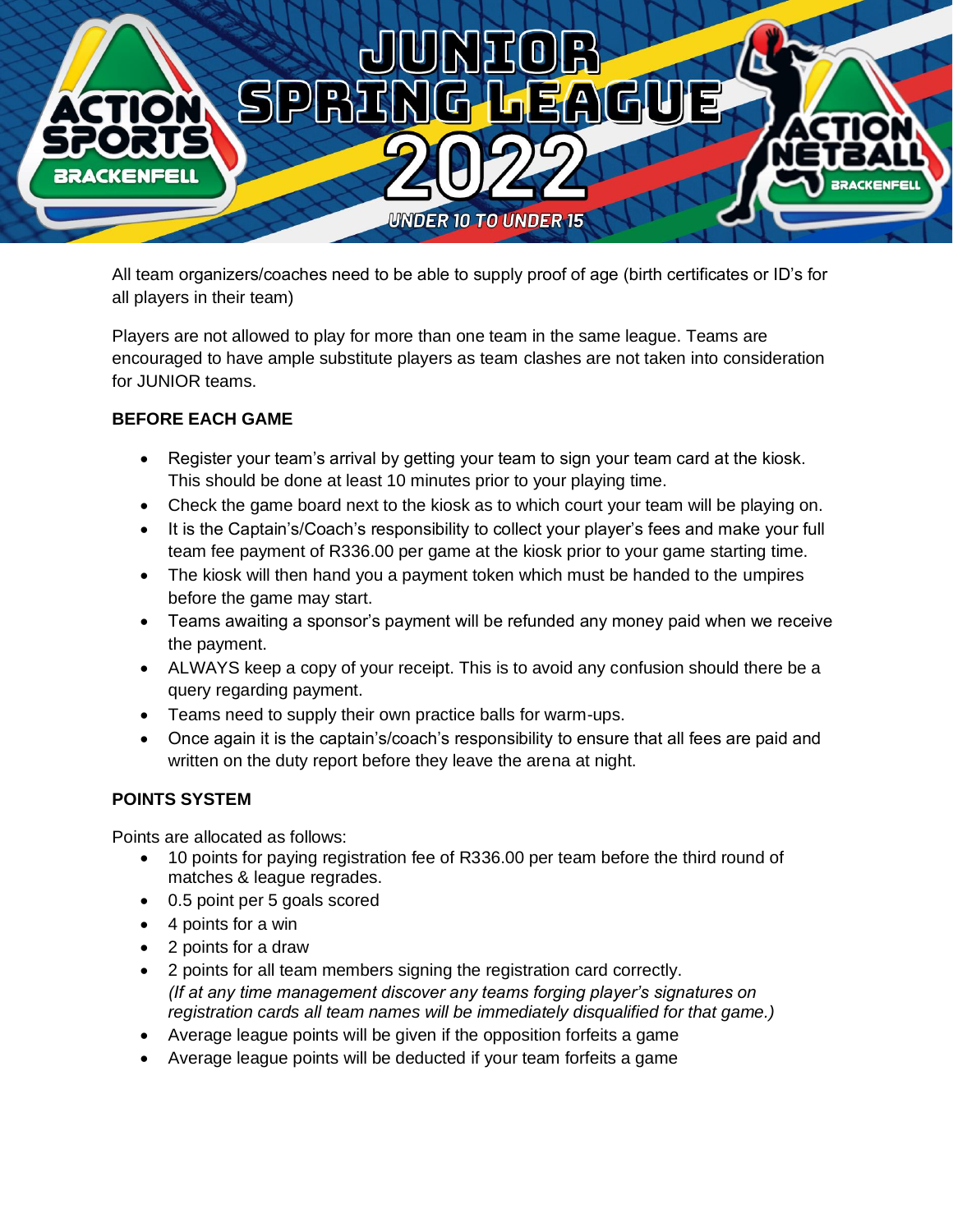

#### **DRESS CODE**

Please note that no Hiking Boots may be worn, only non-marking soled shoes. You are not allowed to play netball with any hats. Teams are encouraged to bring their own bibs. No jewelry is allowed, sport watches may be worn if covered by a sweatband.

#### **GAME FEES AND CANCELATIONS**

## **Fixtured games can under no circumstances be moved.**

If your team needs players the Arena can supply names and telephone numbers of players that will be willing to assist your team for that game, and if still unsuccessful your team will be liable for the full court fee of R672.00 before the next fixtured game.

If you cancel a fixtured game, you are responsible for the FULL court fees of R672.00. If a team **receives** a forfeit during their last round of fixtures, the players can sign the card for qualifying purposes.

**NO SHOWS** will result in the defaulting team being held liable for the **full court fee of R672.00.** 

#### **WITHDRAWAL FROM THE LEAGUE:**

Teams who wish to completely withdraw from the league can do so before the third round or the league regrade. Teams who want to withdraw from the league after the regrade will be liable for the full league payment.

#### **QUALIFICATION:**

In order to qualify for all final rounds a player must have played **(AND SIGNED THE CARD)** a minimum of 30% or more of the actual games played by their team during the league period e.g. if your team has played 10 league games – 3 signatures will qualify.

Both teams are asked to sign their registration cards before the start of the playoffs to check whether all players qualify.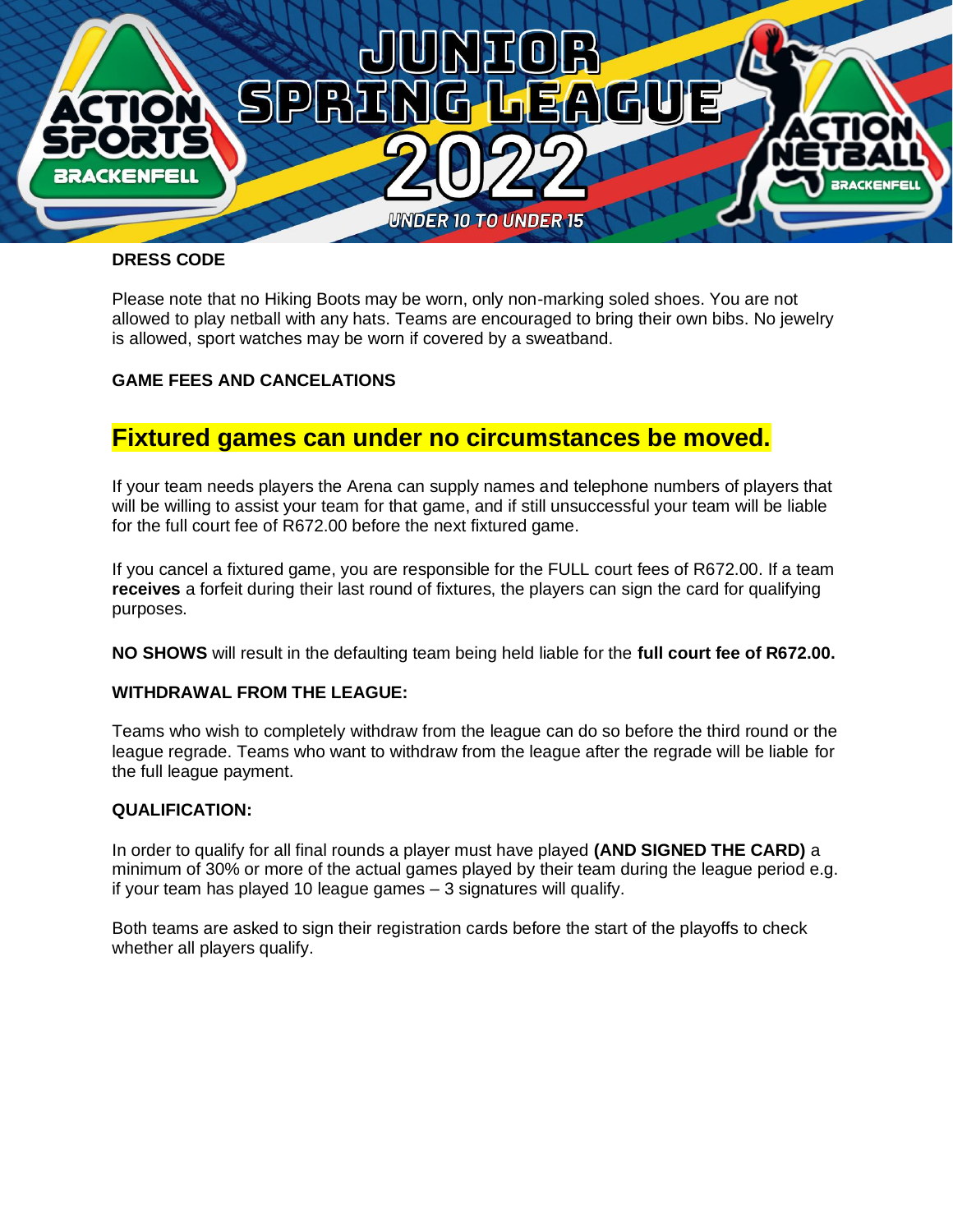

**FORMAT FOR FINALS**



## **Finals will be played on SUNDAY 23 OCTOBER 2022.**